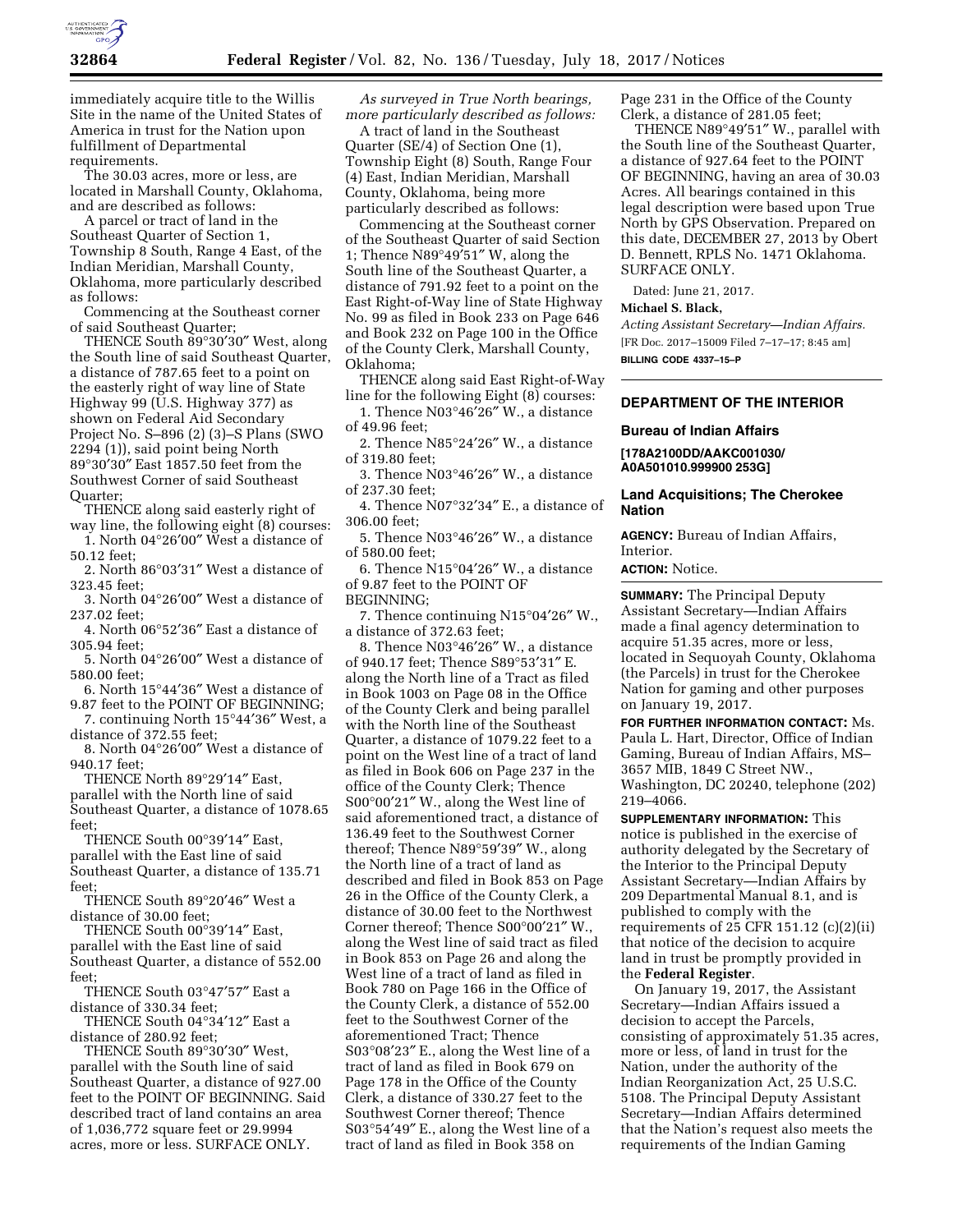Regulatory Act's ''Oklahoma exception,'' 25 U.S.C. 2719(a)(2)(A)(i), to the general prohibition contained in 25 U.S.C. 2719(a) on gaming on lands acquired in trust after October 17, 1988.

The Principal Deputy Assistant Secretary—Indian Affairs, on behalf of the Secretary of the Interior, will immediately acquire title to the Parcels in the name of the United States of America in trust for the Nation upon fulfillment of Departmental requirements.

The 51.35 acres, more or less, are located in Sequoyah County, Oklahoma, and are described as follows:

A part of Section 23, Township 11 North, Range 26 East, I.B.&M., Sequoyah County, Oklahoma, more particularly described as follows:

## **Parcel 1 Truck/Travel Plaza 8.2 Acres**

#### *Tract A*

Beginning at the NW corner of said S2 SW4 SW4; thence East along the North line of said S2 SW4 SW4 751.6 feet; thence South 02°40′ West 451.7 feet to a point on the North right of way line of a frontage road for U.S. Highway 64; thence along said right of way line South 89°50′ West 67.3 feet; thence South 01°31′ East 23.5 feet; thence South 88°29′ West 260.6 feet; thence North 81° 53′ West 51.0 feet; thence South 88°29′ West 353.3 feet to the West line of said S2 SW4 SW4; thence North 0°02′ East along said West line 483.9 feet to the Point of Beginning.

ALSO FURTHER DESCRIBED IN SURVEY Approved 10–13–2014 by Licensed Professional Land Surveyor #1199 Richard Wright as follows:

A Tract of land that is a part of the S/2 SW/4 SW/4 of Section Twenty-Three (23), Township Eleven (11) North, Range Twenty-Six (26) East of the Indian Meridian, Sequoyah County, State of Oklahoma, according to the United States Government Survey Thereof, being more particularly described as follows:

Commencing at the Northwest Corner of said SW/4; thence along the West Line thereof S. 04°09′44″ E. 1985.58 feet to the Northwest corner of said S/2 SW/ 4 SW/4, said Northwest corner being the Point of Beginning;

Thence along the North Line of said S/2 SW/4 SW/4 N. 86°16′37″ E. 751.58 feet; thence S. 01°18′13″ E. 456.76 feet to the North Right of Way of State Highway 64; thence along said Highway Right of Way the following five courses; thence S. 86°34′00″ W. 67.27 feet; thence S. 04°47′00″ E. 23.50 feet; thence S. 85°02′08″ W. 249.66 feet; thence N. 83°39′15″ W. 51.00 feet; thence S. 85°02′09″ W. 362.01 feet to the West

line of said S/2 SW/4 SW/4; thence along said West Line N. 04°09′44″ W. 483.83 feet to the Point of Beginning, containing 8.13 acres more or less.

Basis of Bearing: Bearings Based True North, the West Line of the Southwest Quarter of Section 23, T11N, R26E Having a Bearing of N04°09′44″ W. AND

### *Tract B*

Commencing at the NW Corner of said S2 SW4 SW4; thence running East along the North line of said S2 SW4 SW4, 1257.11 feet; thence South 01°16′00″ West 250.28 feet to the Point of Beginning;

Thence South 88°44′00″ East 60.00 feet to the East line of said S2 SW4 SW4; thence South 01°16′00″ West along said East line 36.18 feet to the North right of way line of U.S. Highway 64 frontage road; thence South 69°37′00″ West along said right of way line 64.55 feet; thence North 01°16′00″ East 60.00 feet to the Point of Beginning.

ALSO FURTHER DESCRIBED IN SURVEY Approved 10–13–2014 by Licensed Professional Land Surveyor #1199 Richard Wright as follows:

A Tract of land that is a part of the S/2 SW/4 SW/4 of Section Twenty-Three (23), Township Eleven (11) North, Range Twenty-Six (26) East of the Indian Meridian, Sequoyah County, State of Oklahoma, according to the United States Government Survey Thereof, being more particularly described as follows:

Commencing at the Northwest Corner of said SW/4; thence along the West Line thereof S. 04°09′44″ E. 1985.58 feet to the Northwest corner of said S/2 SW/ 4 SW/4; thence along the North Line thereof N. 86°16′37″ E. 1324.38 feet to the East line of said S/2 SW/4 SW/4; thence along said East Line S04°11′12″ E. 253.32 feet to the point of Beginning;

Thence continuing along said East Line S04°11′12″ E. 36.22 feet to the North Right of Way of State Highway 64; thence along said Highway Right of Way S. 65°09′59″ W. 64.15 feet; thence leaving said Right of Way N. 04°11′12″ W. 60.00 feet; thence N. 86°51′17″ E. 60.00 feet to the Point of Beginning containing 0.07 acres more or less.

Basis of Bearing: Bearings Based True North, the West Line of the Southwest Quarter of Section 23, T11N, R26E Having a Bearing of N04°09′44″ W.

#### **Parcel 2 Hotel 3.4 Acres**

Beginning at a point 1,044.61 feet East of the NW corner of the S2 SW4 SW4; thence North 207 feet; thence South 86°28′59″ East 277.74 feet to the East line of said SW4 SW4; thence South 01°16′00″ West along said East line,

441.64 feet; thence North 88°44′00″ West 60.00 feet; thence South 01°16′00″ West 60.00 feet to the North right-ofway line of US. Highway 64 Frontage Road; thence South 69°37′00″ West along said Frontage Road 219.38 feet; thence North 386.61 feet to the POINT OF BEGINNING.

ALSO FURTHER DESCRIBED IN SURVEY Approved 10–13–2014 by Licensed Professional Land Surveyor #1199 Richard Wright as follows:

A Tract of land that is a part of the E/2 SW/4 SW/4 of Section Twenty-Three (23), Township Eleven (11) North, Range Twenty-Six (26) East of the Indian Meridian, Sequoyah County, State of Oklahoma, according to the United States Government Survey Thereof, being more particularly described as follows:

Commencing at the Northwest Corner of said SW/4; thence along the West Line thereof S 04°09′44″ E. 1985.58 feet to the Northwest corner of said S/2 SW/ 4 SW/4; thence along the North Line thereof N 86°16′37″ E. 1045.67 feet to the Point of Beginning;

Thence N. 04°01′38″ W. 205.68 feet; thence N. 89°45′38″ E. 278.78 feet to the East line of said S/2 SW/4 SW/4; thence along said East line S. 04°11′12″ E. 442.07 feet; thence leaving said East Line S. 86°51′17″ W. 60.00 feet; thence S. 04°11′12″ E. 60.00 feet to the north Highway Right of Way Line of State Highway 64; thence along said Highway Right of Way S. 65°05′59″ W. 234.98 feet; thence leaving said Right of Way N. 04°01′38″ W. 397.60 feet to the Point of Beginning containing 3.40 acres more or less.

*Basis of Bearing:* Bearings Based True North, the West Line of the Southwest Quarter of Section 23, T11N, R26E Having a Bearing of N04°09′44″ W.

## **Parcel 3 Land 3.36 Acres**

### *Tract A*

Beginning at an existing monument marking the NE corner of the SW4 SW4; Thence along the East line of said Forty Acres, South 02°08′14″ East 453.72 feet to a set rebar with cap; Thence leaving said East line, South 88°17′13″ West 278.41 feet; Thence South 01°44′16″ East 2.00 feet; Thence South 88°29′39″ West 39.95 feet to an existing p/k nail; Thence North 03°12′26″ West 456.02 feet to a set rebar with cap on the North line of the SW4 SW4; Thence along said North line North 88°20′22″ East 326.89 feet to the Point of Beginning.

ALSO FURTHER DESCRIBED IN SURVEY Approved 10–13–2014 by Licensed Professional Land Surveyor #1199 Richard Wright as follows:

A Tract of land that is a part of the E/2 SW/4 SW/4 of Section Twenty